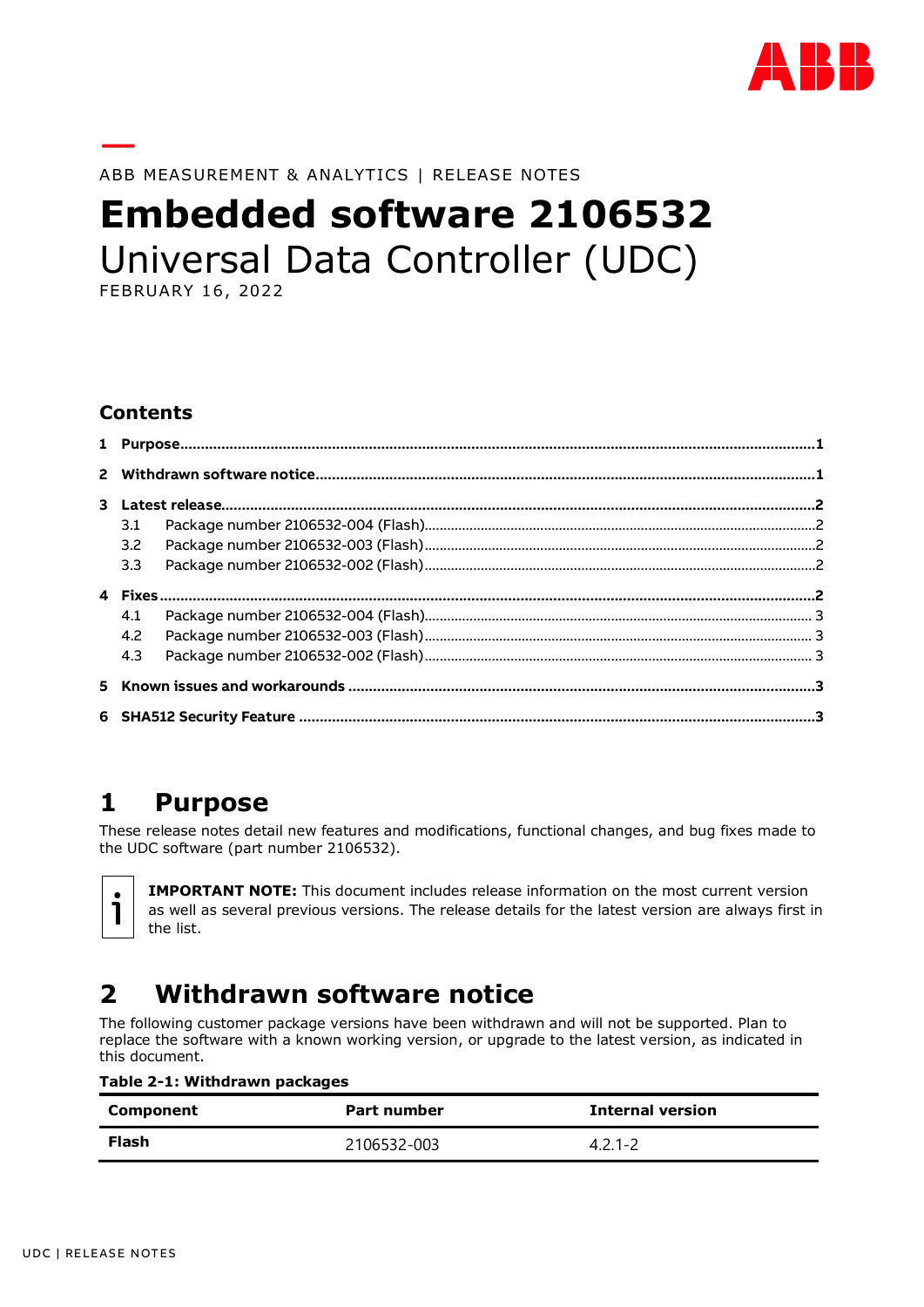## <span id="page-1-0"></span>**3 Latest release**

The latest software is available in separate flash and OS packages as listed in table [Table 3-1.](#page-1-5)

| Component                    | Part number | <b>Internal version</b> |
|------------------------------|-------------|-------------------------|
| <b>Operating System (OS)</b> | 2106491-001 | $1.0.0 - 4$             |
| Flash                        | 2106532-004 | $4.5.0 - 6$             |

<span id="page-1-5"></span>**Table 3-1: Software included in customer package**

#### <span id="page-1-1"></span>**3.1 Package number 2106532-004 (Flash)**

The following new features are available:

- $-$  Added Gross Volume calculation to API Liquid application
	- Add Gross Volume registers to current measurement data.
	- Add register based read access to Gross Volume registers.
	- Include Gross Volume Daily and Log Period QTR records.
- ⎯ Monthly Accumulators for Volumes, Mass, Flowing Pressure and Flowing Temperature add-ed to API Liquid application
	- Add Monthly Accumulator registers to current measurement data.
	- Add register based read access to Monthly Accumulator registers.
- ⎯ Added a new application: Batch Log
	- User configurable with up to 10 Batch Groups per Batch App and 10 Batch Logs per Batch Group
	- Each Batch Log can have up to 50 numeric values and 20 string values.
	- Supports batch trigger types of hourly, daily, weekly and monthly.
	- Support for register access and remote protocol access (DSID)

#### <span id="page-1-2"></span>**3.2 Package number 2106532-003 (Flash)**

No new features or enhancements.

### <span id="page-1-3"></span>**3.3 Package number 2106532-002 (Flash)**

The following new features have been added to the ABB Totalflow Universal Data Controller (UDC) device.

- ⎯ Updated PID Controller Application including:
	- Making the application calibration, zero setpoint and shutdown aware
	- Inhibiting manual mode windup
	- Adding options to Controller Reset Mode
	- Adding additional override statistics
- ⎯ Updated Gas Lift Application including:
	- Adding compressor limits
	- Adding a grouping option
	- Adding a continuous optimization mode
	- Adding multiple optimization options
	- Move the graph pop-up from the GUI screen to a tab
	- Making the Gas Lift application PID aware
	- Improving the usability of the Step Rate Test
- Updated Alarm System Application by removing an internal limitation on addressable registers by changing the register index value from one byte to two bytes
- Repackaged the OSAL libraries with the Totalflow application so that OS upgrade is not required

# <span id="page-1-4"></span>**4 Fixes**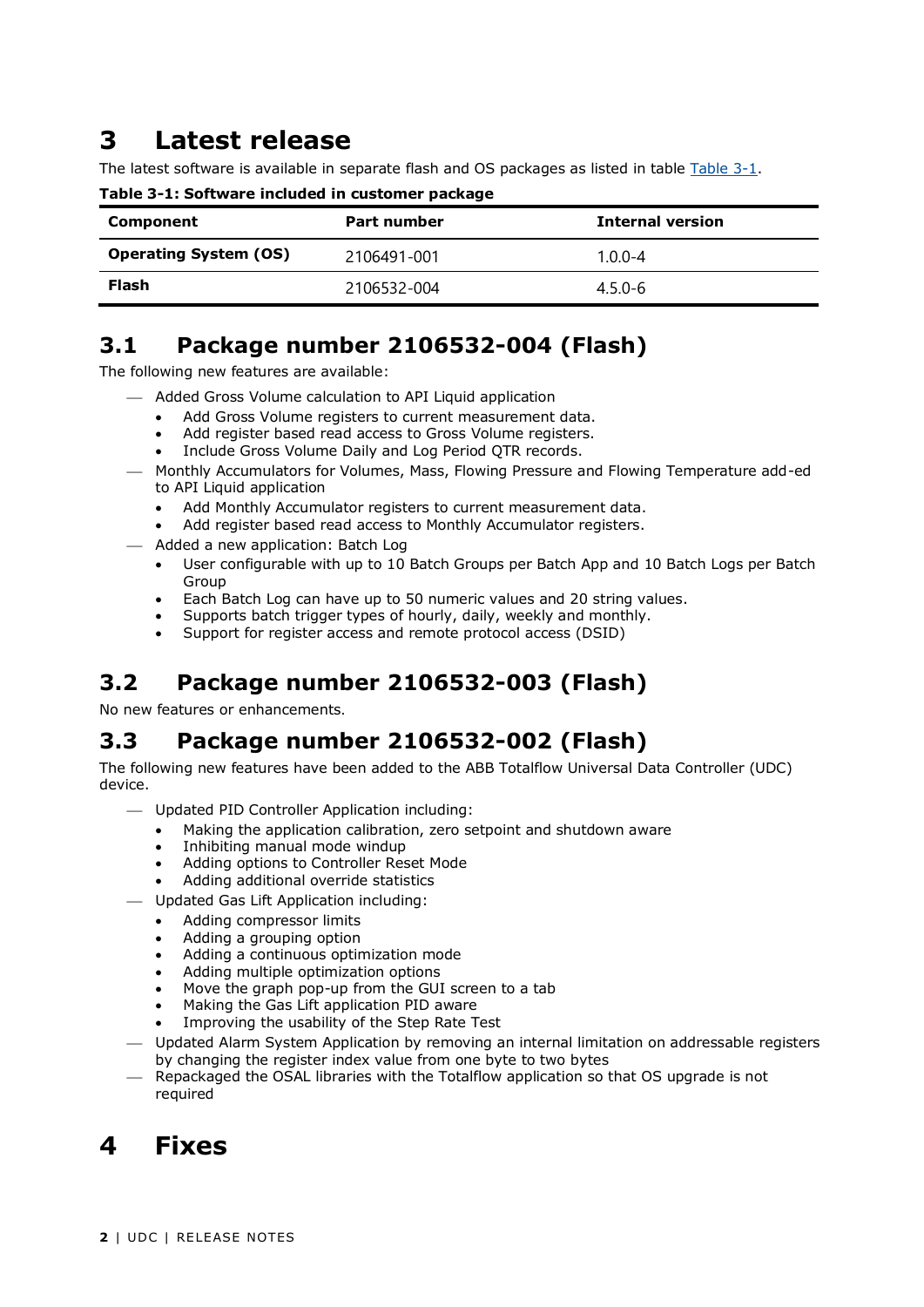## <span id="page-2-0"></span>**4.1 Package number 2106532-004 (Flash)**

The following bugs are fixed:

12419 - Plunger does not obtain Arrived state.

12413 - High Priority - Critical Severity - Multiple vulnerabilities can be exploited and result in remote code execution in root context

12392 - New Tube Alarm # 6 has the wrong name: "Density DE Alarm Bit". The correct name should be "Differential Pressure DE Alarm bit". Only fixed when a new tube is instantiated.

12360- Gas Lift Rejects Manual Inject Rate

12351 –SU Coriolis tube Current tab does display Energy Rate (3.73) as zero on no flow.

#### <span id="page-2-1"></span>**4.2 Package number 2106532-003 (Flash)**

The following bugs are fixed:

12371 - Gas Lift Tubing Length not saved

12360 – Gas Lift Rejects Manual Inject Rate

#### <span id="page-2-2"></span>**4.3 Package number 2106532-002 (Flash)**

The following bugs are fixed:

12271 - Wedge gas "fixed analysis data" not summing user entered values.

12205 - Loading XRC config causes RMC cpu frequency to change.

12197 - Station App does not correctly show Period Uncorrected Vol for AGA7 tube and LIQUID APP.

12184 - CCRP US-1018501 - Upgrading RMC from flash version -030 to -031 fails when the RMC is running customer config.

12145 - API Liquid app, K factor register (app.7.3) does not update.

12138 - RMC Totalflow.log has grown to 3295 KB. It is logging error twice a minute.

11837 - When adding a new trend and clicking on pre-existing trend, it auto-populates the new trend with all those variables.

11790 - Cannot add xx.xx.xxxxx 9 digit registers to Alarms app.

11642 - CCRP US-983778, Alarm app register app.array.256 changes to app.ar-ray.0.

9153 - Alarm App: Maximum register array size for Input Reg, Thres Reg and Trigger Reg is 255.

8601 - Alarm app only stores index as int8 instead of int16.

## <span id="page-2-3"></span>**5 Known issues and workarounds**

None.

# <span id="page-2-4"></span>**6 SHA512 Security Feature**

SHA512 is an algorithm used to confirm the integrity of data that is downloaded from a site. ABB is now providing a checksum value for each software package downloaded from the ABB library that allows users to confirm that no data is missing or was changed during the download. A corresponding SHA file is available in the ABB library for all software packages. Please refer to the Software package integrity check instructions (2107014MNAA) for further information on using SHA512.